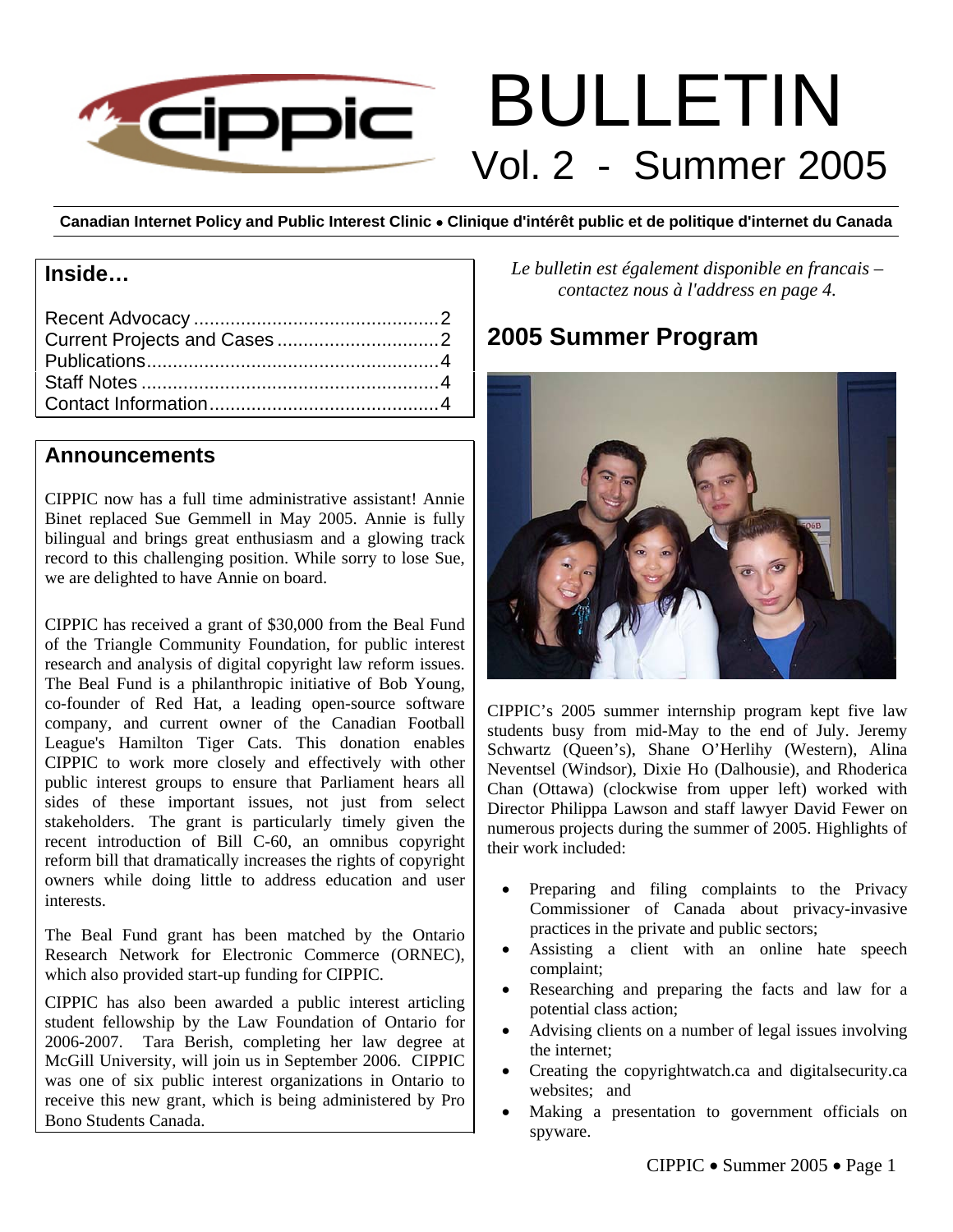# **Recent Advocacy**

# **BMG v. Doe**

In April 2005, CIPPIC Associate Alex Cameron and outside counsel Howard Knopf, of the Ottawa law firm Macera & Jarzyna, presented oral argument before the Federal Court of Appeal in the hearing of the appeal in *BMG v. Doe*. At trial, the Federal Court had dismissed the music companies' attempts to require Internet Service Providers (ISPs) to disclose the identities of customers whom the labels claimed were illegally uploading music over file-sharing networks. On May 19, 2005, the Court of Appeal rejected the labels' appeal, ruling that the labels' evidence was inadequate to overcome the John and Jane Doe's privacy rights. In the process, the Court laid down a test for disclosure of identities that includes significant privacy protections for ISP customers. CIPPIC continues to monitor the courts to ensure that Canadians obtain the benefit of these privacy protections in future cases.

# **Making Privacy Laws Work**

During the summer of 2005, CIPPIC students researched and analyzed the privacy policies and practices of a number of private sector companies. As a result of these investigations, a formal complaint was lodged with the Privacy Commissioner of Canada against a Canadian-based databroker, InfoCanada. CIPPIC's complaint focuses on the practice of combining publicly available data (names, addresses and telephone numbers from telephone directories) with aggregated demographic data from Statistics Canada for the purpose of creating and selling marketing lists.

CIPPIC also asked the federal Privacy Commissioner to investigate the CRTC's policy of posting on its website the personal contact information provided by individuals who submit comments on public proceedings. CIPPIC seeks a determination as to whether this policy violates the Privacy Act, and if not, whether it is an appropriate approach to balancing the privacy interests of individuals with the need for accountability and transparency in public proceedings. The Privacy Commissioner is investigating, and treating this as a systemic matter rather than a complaint.

# **Privacy & Human Rights 2005**

CIPPIC prepared this year's Canadian update for the Electronic Privacy Information Center's *Privacy and Human Rights 2005* report. The EPIC publication identifies legal protections, new challenges, important

issues and events relating to privacy in countries around the world. This year's report focuses on national responses to terrorism and how they have been implemented and enforced in practice.

# **Online Hate Speech**

CIPPIC assisted a client with a complaint to the Canadian Human Rights Commission about hate speech on the internet. After the Supreme Court's ruling on same-sex marriage in late 2004, some individuals posted extremely homophobic messages online. CIPPIC's client is arguing that these messages expose homosexuals to hatred and contempt contrary to section 13(1) of the Canadian Human Rights Act, and that those responsible should be held accountable for their hate-inciting speech.

#### **Spyware**

In July 2005, CIPPIC staff and students gave a presentation on spyware to members of Industry Canada's E-Commerce branch, the Competition Bureau, the Office of Consumer Affairs, the Office of the Privacy Commissioner, and the Public Safety and Emergency Preparedness Canada. This presentation focused on the threat of spyware to Canadian ecommerce, the challenges in defining spyware, the work of the Anti-Spyware Coalition in which CIPPIC is involved (see below), Canadian companies involved in the distribution of spyware, and gaps in Canadian legislation addressing the growing problem of spyware.

#### **Lawful Access**

CIPPIC participated in a consultation with federal government departments on proposed "lawful access" legislation in March 2005. We posted a webpage on the issue and are assisting other civil liberties groups in responding to these proposals. A bill is expected in the fall.

#### **Biometrics**

Two CIPPIC students attended a Citizenship and Immigration Canada (CIC) meeting regarding CIC's use of biometrics in upcoming field trials. CIPPIC urged the CIC to approach privacy as a human right versus merely as data security. CIPPIC will be monitoring the field trial.

# **Current Projects and Cases**

# **Children's Protection Online**

CIPPIC is working with a client to investigate the practices of an online children's website that CIPPIC alleges violates privacy laws, consumer protection laws as well as industry standards for transacting with minors. CIPPIC is preparing to engage in discussions with the website to review its practices. This project will be particularly useful in assessing if and how children's privacy rights should be protected, particularly in the online context.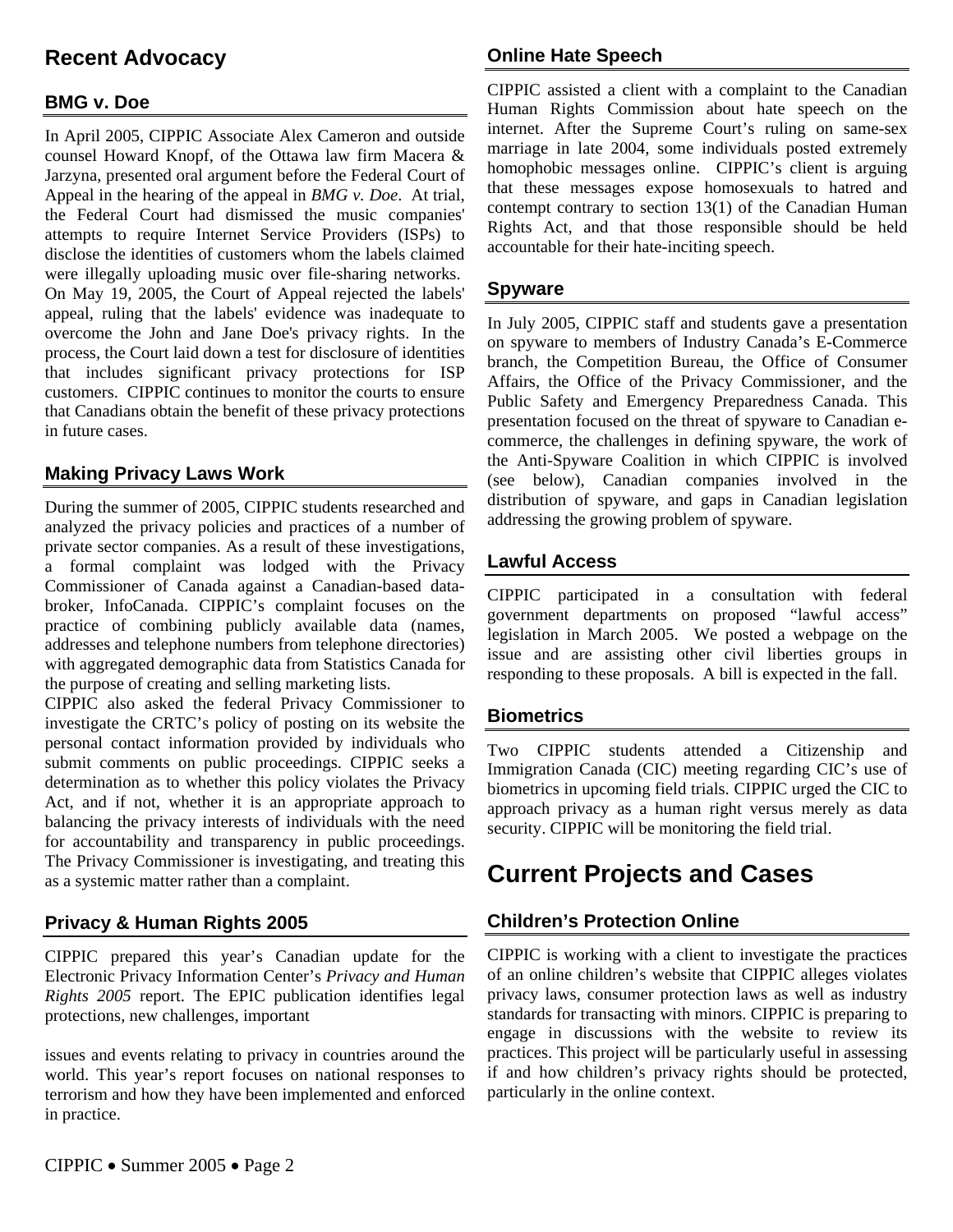# **Spyware**

Spyware is a growing online threat that affects both consumers and businesses. In May 2005, CIPPIC joined the Anti-Spyware Coalition (ASC), a coalition of North American technology companies and consumer/public interest groups. The ASC, an initiative of the US-based Centre for Democracy and Technology (CDT), is establishing guidelines and standards for the industry, with the aim of making it easier for companies, consumers and policy-makers to identify, avoid, and prosecute harmful spyware. CIPPIC is actively involved in this multistakeholder initiative.

CIPPIC is also conducting a comparative analysis of legislative approaches to spyware for Industry Canada. This report will be completed and submitted in September 2005.

# **Copyright Reform**

CIPPIC continues to maintain up-to-date information on copyright law reform in Canada. We have created a special website, www.copyrightwatch.ca, to function as a public portal to facts on copyright revision in Canada. Contributors are members of the University of Ottawa Law and Technology program and practitioners in the industry. Comments from the public will be used for online discussion and information dissemination. CIPPIC has also assisted in the creation of a website – www.digitalsecurity.ca – for the Digital Security Coalition, a group comprising leading Canadian digital security companies. Its mandate is to advocate on behalf of its members and of all Canadians for sound public policies and laws affecting digital security technologies.

# **Access to Information Manual**

Together with other members of the SSHRC-funded "On the Identity Trail" project, CIPPIC is completing an *Access to Information and Privacy Manual* covering access to information laws in all Canadian jurisdictions. The Manual provides tips and general guidance to Canadians seeking access to their personal information held by governments and corporations, as well as to general information held by governments. It will be published online in the fall of 2005, with hard copy publication following.

#### **Making Privacy Laws Work**

CIPPIC continues to research and analyze the privacy policies and practices of major Canadian retailers, service providers and information brokers. When egregious violations of PIPEDA or controversial practices are identified, CIPPIC lodges complaints under the relevant privacy legislation.

# **Consumer Profiling**

CIPPIC continues to research the information-brokerage industry in Canada, with a view to identifying key information "hubs" and understanding when, where, and how Canadians' personal information is collected, used and disclosed to third parties for marketing purposes.

### **PIPEDA Review**

CIPPIC is preparing for the upcoming Parliamentary review of the *Personal Information Protection and Electronic Documents* Act by reviewing and analyzing past findings and court rulings, comparing different data protection regimes, conducting its own investigations of privacy policies and practices, and identifying problematic aspects of the law that could be improved through legislative amendments.

# **Unfair Terms in Online Consumer Contracts**

CIPPIC is continuing its investigation into the consumer contracting practices of Canadian businesses and will report the findings later in the year. CIPPIC's research and analysis focuses on the banking, software, and telecommunication industries.

# **Telecom Policy Review**

Together with the Public Interest Advocacy Centre and other consumer groups, CIPPIC prepared a joint submission to the national Telecommunications Policy Review Panel on a wide range of issues central to Canadian telecommunications policy. The submission, filed in mid-August, addressed such issues as technological developments affecting the regulation of telecommunications, the need for stronger consumer protection in a deregulated environment, approaches to the extension of broadband connectivity throughout Canada, challenges for telecommunications regulation in the online environment, and appropriate regulatory approaches to such challenges. CIPPIC and its partner groups will be responding to submissions made by other stakeholders, in September.

#### **Client Advice**

Over the past five months, CIPPIC has provided advice to numerous individuals and non-profit organizations on a variety of technology-related issues including the use of P2P networks, online hate speech, children's rights in the context of websites soliciting their personal information and transacting with them, copyright in databases, appropriate disclaimers when offering materials for download, extraterritorial application of Digital Millennium Copyright Act, theft of wireless signals, copyright in classroom music, smart cards, the rights of a deceased's estate to access